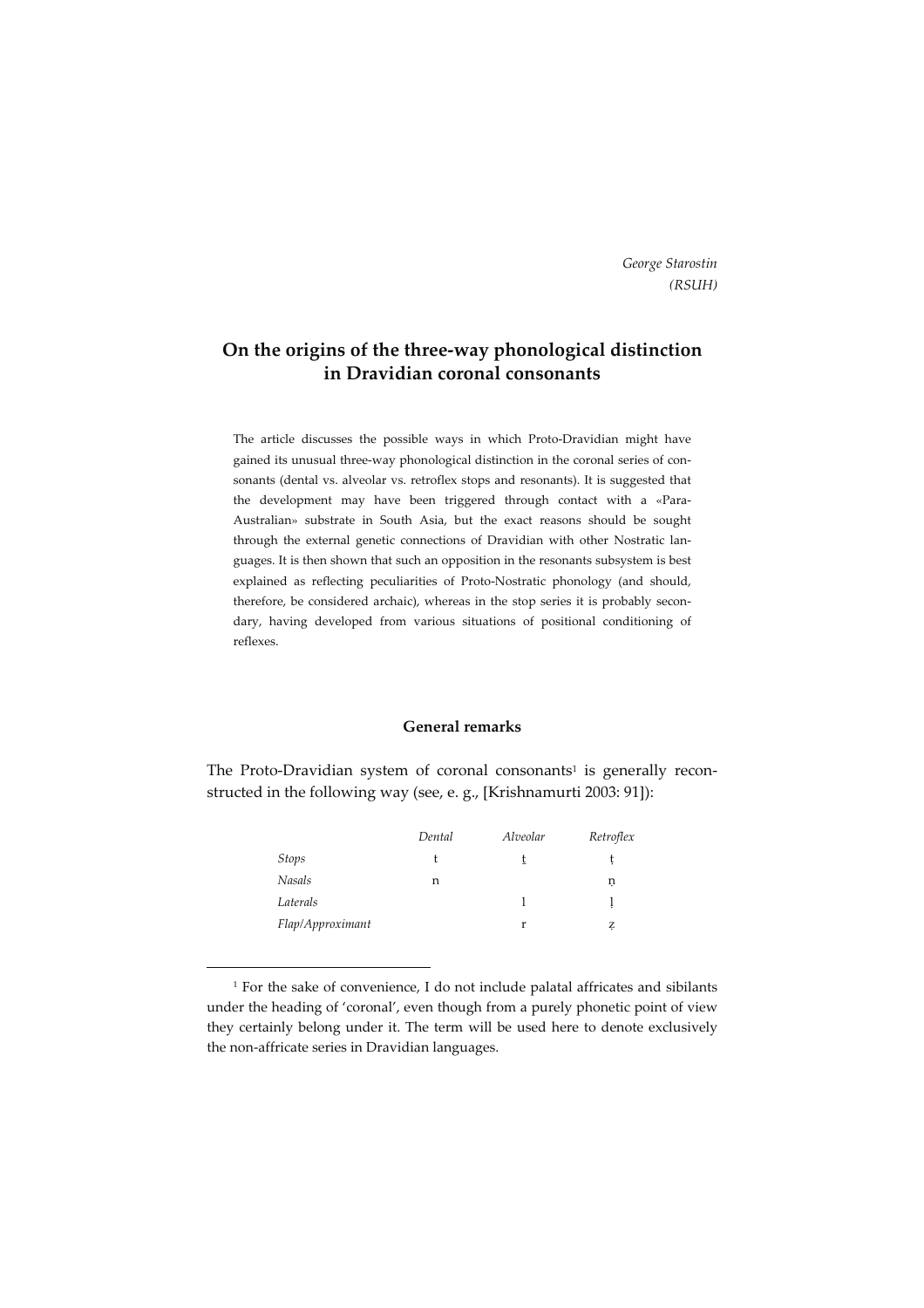The following distributional limitations apply:

a) in the initial position, only  $t-$ ,  $n-$ ,  $l-$ , and  $r-$  are permitted;

b) in the intervocalic position, most of the consonants can occur as either simple (\*-t-, \*-t-, etc.) or geminated (\*-tt-, \*-tt-, etc.) variants, the distinction being of a phonological nature. The only exception is the flap subsystem, in which consonants can never be doubled (so the sequences  $*$ - $rr$ and \*ẓẓ- are prohibited).

In some of my previous works on the subject [Starostin 1997; Starostin 1998; Starostin 2000] I have argued for a somewhat different system for Proto-Dravidian, one that would formally account for a larger proportion of etymological material as presented in [DEDR]. The principal changes were as follows:

a) in the initial position, a voiced vs. voiceless opposition has to be recognized for Proto-Dravidian stops, meaning that an initial \*d- is added to the inventory of coronals<sup>2</sup>;

b) in the intervocalic position, the 'simple vs. geminated' opposition can be reinterpreted as a 'voiced vs. voiceless' opposition (the way it functions in Kannada, Telugu, and, in fact, the majority of Dravidian languages); geminated articulation can be suggested for 'voiceless' consonants as merely a secondary (allophonic) feature after short vowels;

<sup>2</sup> Despite the ongoing «ban» on initial voiced stops in Proto-Dravidian, originally imposed by T. Burrow and since then upheld by the majority of Dravidologists, the problem still remains actual even for those who uphold the traditional model, e. g., Bh. Krishnamurti, who, in his recent volume on Dravidian linguistics, has deemed it necessary to offer a «quantitative study» on the issue, the final outcome of which, in his own words, «clearly proves that Proto-Dravidian had primarily only voiceless stops» [Krishnamurti 2003: 132–136].

In reality, though, this application of statistics only helps to formalize one's description of an already well-known fact — namely, that the ratio of initial voiced to voiceless stops in Dravidian languages is extremely low. But historical reconstruction and probabilistic evaluation are two different things; there is really not much more ground to deny the existence of initial voiced stops on the Proto-Dravidian level than there is to deny phonemic status to initial voiced stops in any of the living Dravidian languages, simply because they are so scarce in comparison to initial voiceless ones.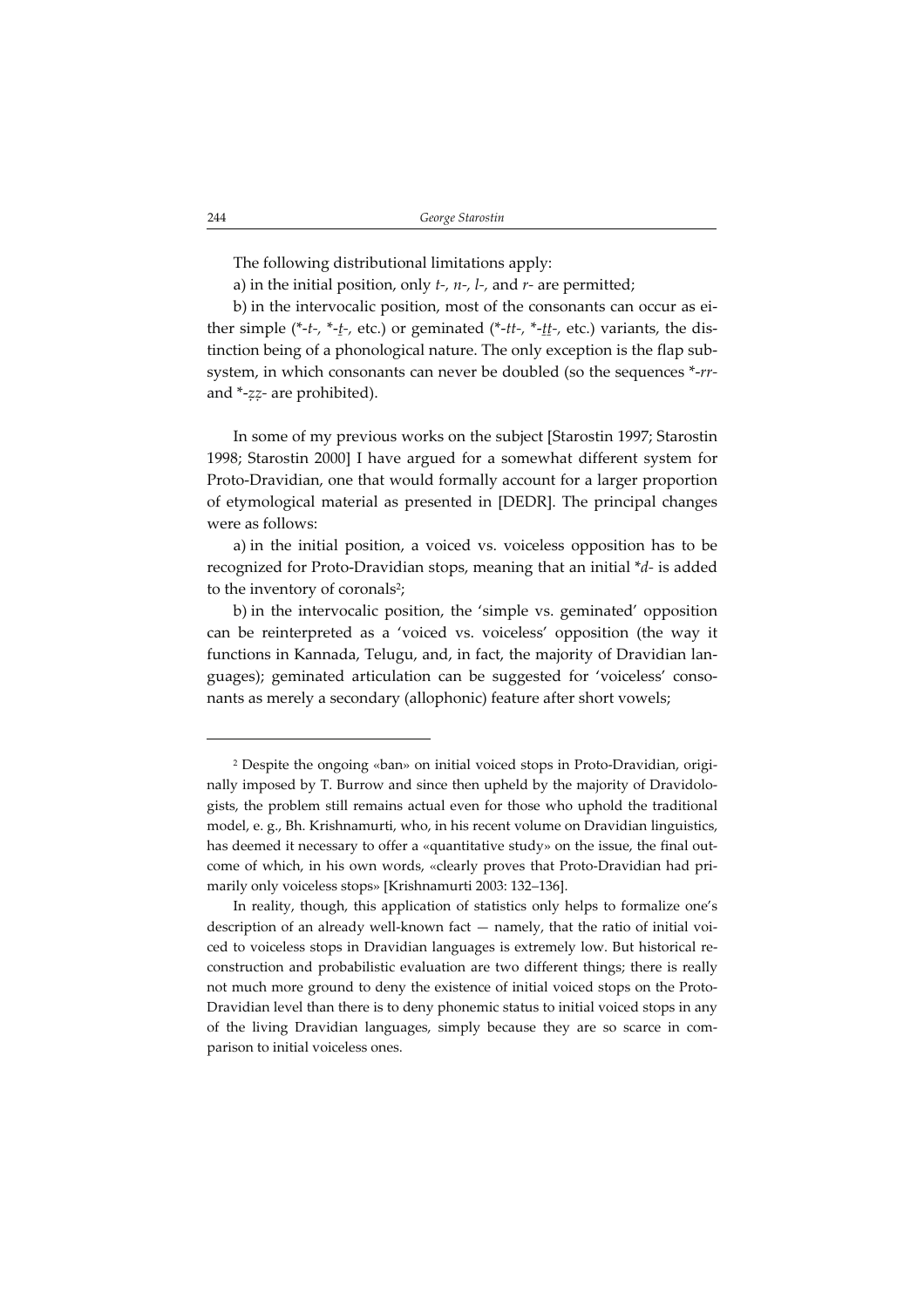c) a careful analysis of the reflexes of Proto-Dravidian  $*_t$  in Central Dravidian languages shows that there is sufficient evidence for reconstructing not one, but two separate phonemes in its place  $-$  a stop  $(*_1)$  and a resonant  $(*_1)$ . This means that Proto-Dravidian had not two, but three contrasting flap/approximants in the word-medial position: dental  $*$ - $r$ -, alveolar  $*$ - $r$ -, and retroflex  $*$ - $z$ -;

d) there is some very oblique evidence that the remaining gaps in the system (alveolar nasal  $*_{-1}$ - and alveolar lateral  $*_{-1}$ -) may also be filled by interpreting certain correspondence series as representing these particular consonants. Unlike the evidence for a separate \*-*r*-, however, this kind of evidence is very scant and inconclusive.

The modified and reinterpreted scheme, therefore, looks as follows:

|                  | Dental  |           | Alveolar  | Retroflex |
|------------------|---------|-----------|-----------|-----------|
|                  | Initial | Medial    | Medial    | Medial    |
| <b>Stops</b>     | d- t-   | $-d-$ -t- | $-d-$ -t- | $-d- -t-$ |
| Nasals           | n-      | -n-       | $-n-(?)$  | -n-       |
| Laterals         |         | -1-       | $-1-(?)$  | -ļ-       |
| Flap/Approximant |         | $-r-$     | -r-       | -Z-       |

We should also remark that, regardless of whether the intervocalic opposition is to be interpreted as «voiced vs. voiceless» or «simple vs. geminated», there are reasons to suspect that at the early stage of Proto-Dravidian it did not have a phonological nature. Primary evidence for that comes from the behavior of Dravidian verbal stems, where even in modern languages these variants frequently remain in complementary distribution, namely:

a) before the stem-forming vowels of the second syllable we always have the voiced (simple) variant, e. g. Tamil *ițai* 'to make room' — Telugu edayu 'to be separated' [DEDR 446]; Tamil mata 'to be furious'  $-$  Tulu mada-kuni 'to move swiftly' [DEDR 4687];

b) in monosyllabic stems, joined directly with the grammatical suffixes or, if the latter are lacking, with an epenthetic vowel, we always have the voiceless (geminated) variant, e. g. Malayalam katt-uka 'to kindle, burn' — Kannada katt-u 'to begin to burn' [DEDR 1207].

This almost completely regular phenomenon, sometimes referred to as «Emeneau's rule» (see [Emeneau 1963: 65–66]), is closely tied to an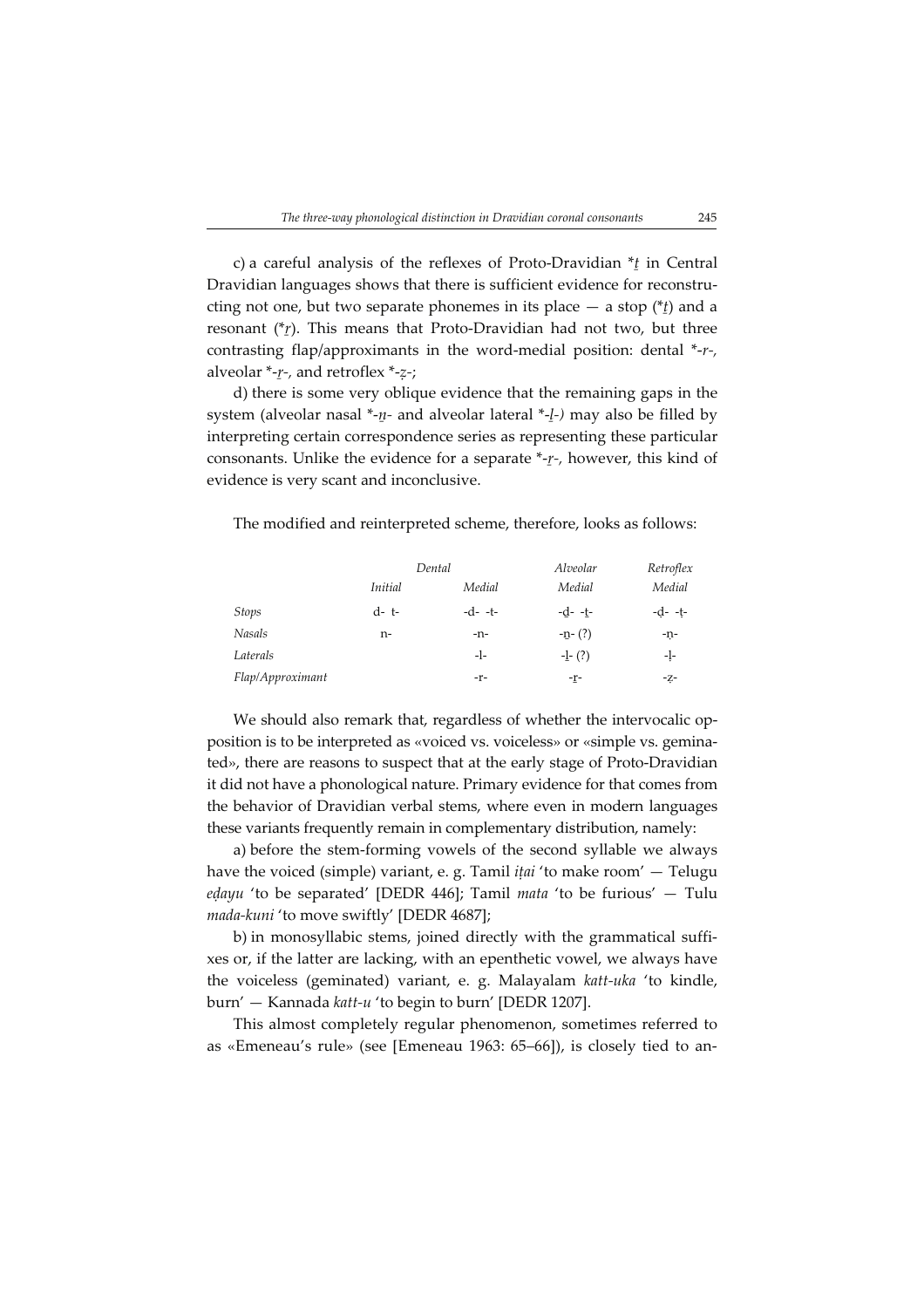other important morphophonemic alternation in Dravidian verbal stems, namely, shortening of original long vowels in bisyllabic formations, which is correspondingly known as «Krishnamurti's rule» [Krishnamurti 1955].

Given these very peculiar features of bisyllabic verbal stems, the most plausible explanation (originally offered in [Starostin 2000]) would be to tentatively trace the origins of both these rules to prosodic factors, e. g. the presence in Proto-Dravidian (or «Pre-Proto-Dravidian») of a strong dynamic accent on the second syllable of such stems. This would explain, at the same time, both the shortening of the long vowel (length reduction due to lack of stress) and the voicening of the former voiceless consonant (a phonetic process akin to the one described by Werner's law in Germanic).

This, however, implies that the introduction of a new, prosodic factor (phonological prosody is not normally reconstructed for Proto-Dravidian) may account for other cases of voiced / voiceless opposition in the ancestor language, not necessarily limited to verbal stems. For instance, the difference between Tamil paṭai, Kannada paḍe 'multitude; army' and Tamil paṭṭai, Kannada paṭṭe 'bark of tree' may be described as one between Early PD \*paṭái > Late PD \*paḍai, on one hand, and Early PD \*páṭai > Late PD \**paṭai* (phonetically perhaps /*paṭṭai*/), on the other.

While there may be additional issues here that require more detailed explanations (such as the opposition of voiced and voiceless consonants after long vowels, or their behaviour inside nasal clusters), the main point is that there are no significant reasons to think that these oppositions may in some way correlate to oppositions in the three-way system of stops originally proposed for Nostratic by V. M. Illich-Svitych (and, in fact, in his original comparisons Illich-Svitych himself did not try to establish any such correlations, see [Illich-Svitych 1971: 147])<sup>3</sup>.

<sup>&</sup>lt;sup>3</sup> The only instance in which Dravidian medial voiced consonants may have something to do with old distinctions in Nostratic is that of the so-called «voiced geminates», occasionally found in such examples as Telugu eḍḍaya 'ignorant man, fool', Kannada eḍḍu 'stupidity' [DEDR 792]; Kannada, Koḍagu, Tulu udda 'height, length' [DEDR 621] and others. Some of these cases are secondary, having arisen from contraction of clusters, but for others, including the two listed above, it is impossible to demonstrate such a contraction. Statistically the frequency of these «voiced geminates» correlates rather well with the frequency of initial voiced con-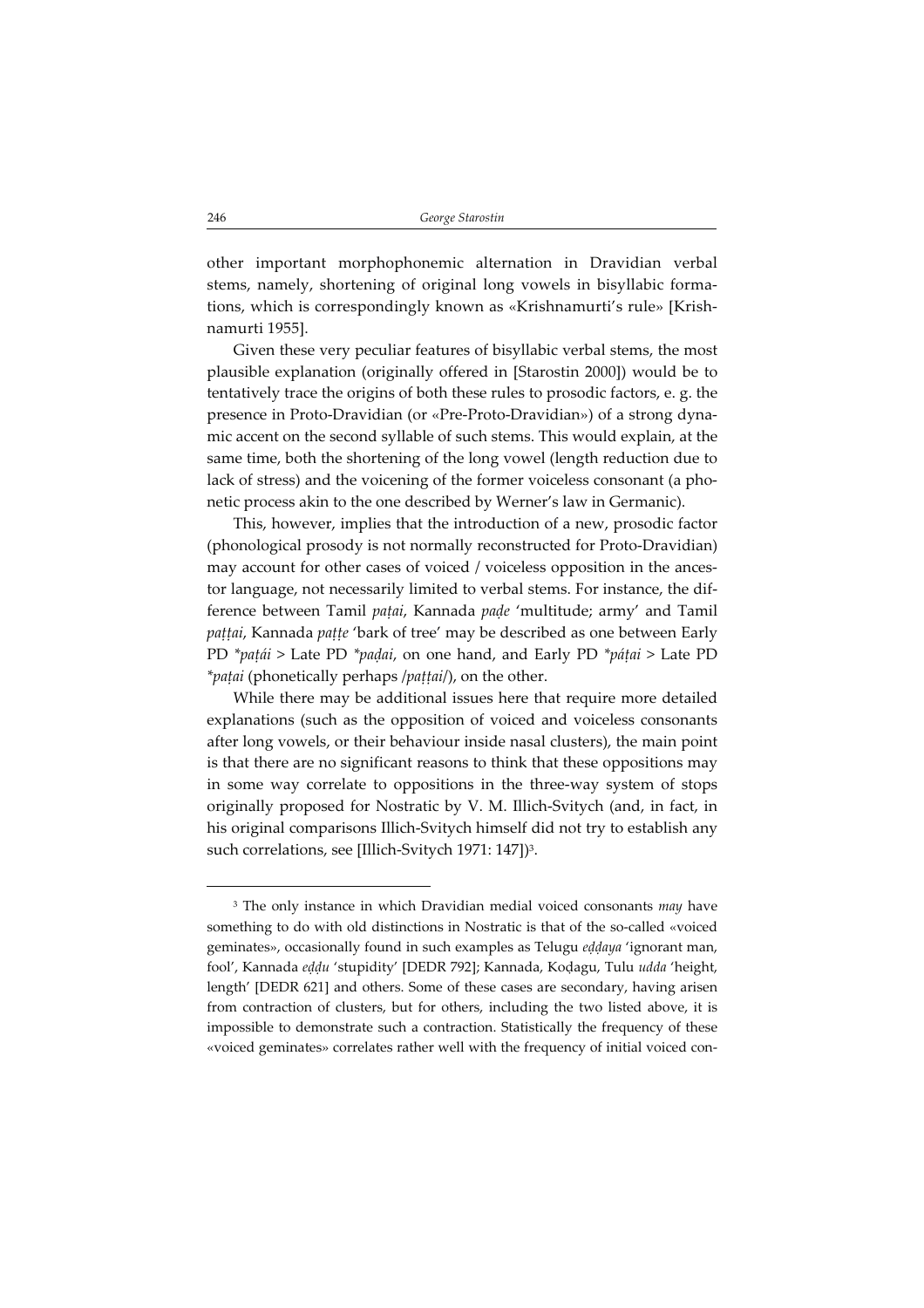A much more serious problem for Dravidian as a branch of Nostratic is the three-way opposition in coronal stops and resonants, reconstructed for Proto-Dravidian in both the traditional model and my revised one. Not a single other subgroup of Nostratic really knows anything like it, and yet, at the same time, it does not seem possible to explain it away on inner Dravidian grounds. It may be speculated that the contrast arose in Early Proto-Dravidian secondarily through the influence of an unknown substratum<sup>4</sup>; yet items containing coronal consonants from all three of the series are frequently found to have Nostratic parallels, meaning that even if this typological feature as such had been introduced into Dravidian «from the outside», we still have the responsibility of finding out the general phonetic rules of its being introduced into the native lexicon of Dravidian-speaking people.

#### Notes on distribution

Before trying to clarify the origins of the «coronal split» in Dravidian based on correspondences in other Nostratic languages, a few remarks on the distribution of coronal consonants within Dravidian itself are in order. Such remarks, although they cannot serve as substantial arguments on their own, may at least suggest where we should first look for correspondences outside Dravidian.

Limiting ourselves to the word-medial position (since only dentals are permitted in the syllable-initial one), it is immediately clear that resonants and stops have somewhat different distribution properties.

sonants, which is also an argument in favor of their representing the «true and original» voiced consonants of Proto-Dravidian.

<sup>&</sup>lt;sup>4</sup> It is interesting to note that typologically, the Dravidian system of coronal consonants finds its closest parallels in Australian languages [Dixon 2002: 63–64]. While any direct contact between speakers of Proto-Dravidian and the ancestors of modern Australian languages is, of course, out of the question, it is nevertheless a possibility that the former may have, at some time, penetrated territories originally populated by speakers of languages belonging to the same stock as Australian. For a list of possible «Australian» or «Para-Australian» elements in Dravidian, cf. [Blažek 2006].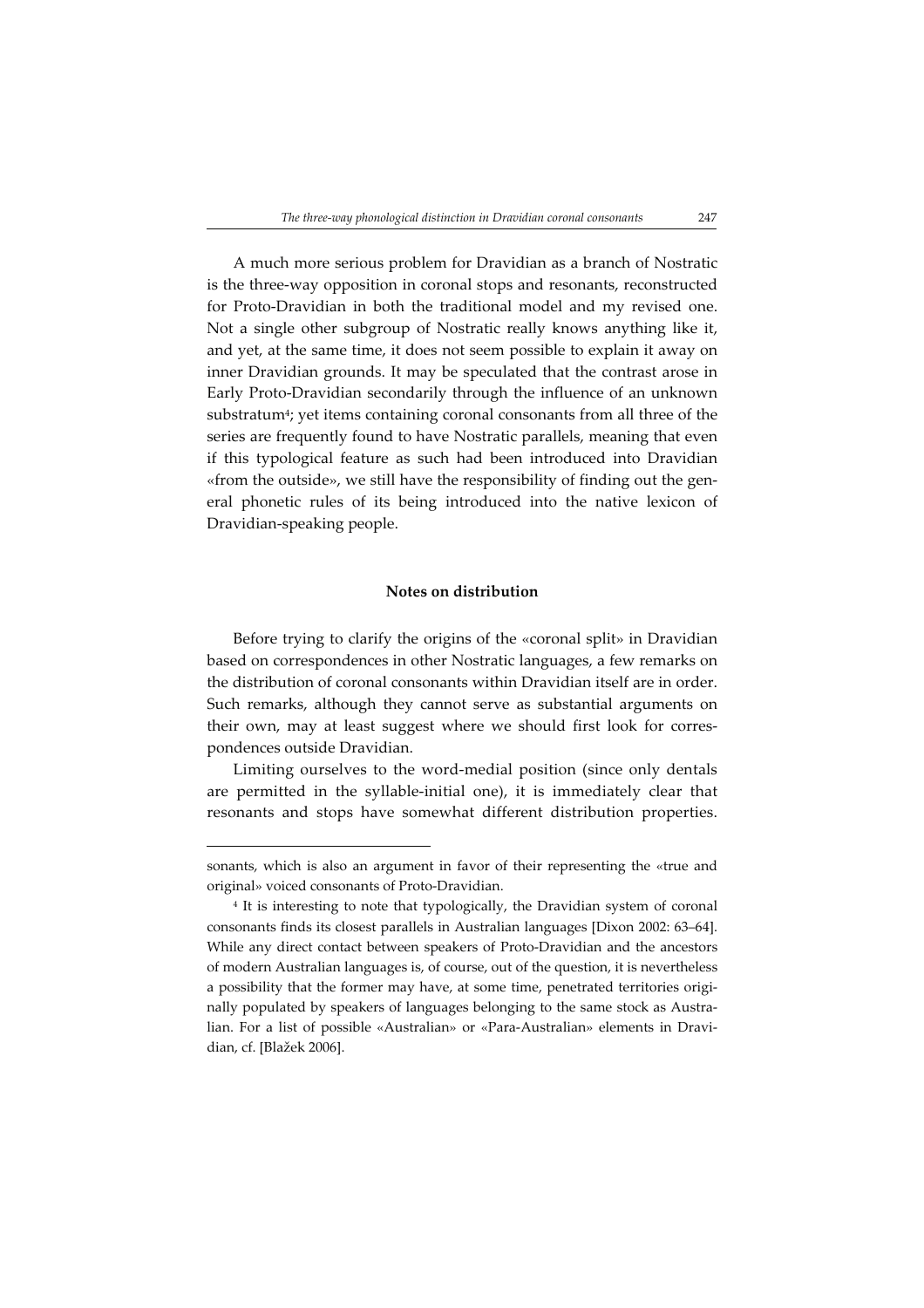| George Starostin |
|------------------|
|                  |

Here is the relative frequency of each phoneme in the etymological database of Proto-Dravidian compiled by me on the basis of [DEDR] and so far containing 2246 etyma that can be with relative degrees of certainty reconstructed for Proto-Dravidian or at intermediate levels of Proto-Dravidian<sup>5</sup>:

| Dental    | Freq. | Retroflex | Freq. | Alveolar  | Freq.          |
|-----------|-------|-----------|-------|-----------|----------------|
| $-t-/-d-$ | 128   | -ṭ- / -ḍ- | 284   | -t- / -d- | $123 - 86^{6}$ |
| $-l(1)-$  | 256   | $-1(1)-$  | 169   |           |                |
| $-r-$     | 322   | $-Z-$     | 121   | -r-       | $103 - 140$    |
| $-n(n)$ - | 83    | -n(n)-    | 79    |           |                |

It can be clearly observed that the most frequent, and thus, least marked, of all coronal series of stops is the retroflex series  $-$  in very sharp contrast to, for instance, the distribution in the neighbouring Indo-Aryan, where retroflex stops had been introduced only relatively recently and are nowhere near as prominent as simple dental ones.

On the other hand, when it comes to resonants, the distributional properties are reversed: nasal resonants occur with comparatively equal frequencies, whereas in the case of flaps/approximants and laterals the balance is clearly tilted in favor of the dental articulation.

One thing that such a distribution would immediately suggest is that the genesis of the three-way (or, in the case of most resonants, two-way) opposition within the subsystem of stops must have been due to factors at least partially different from those governing the genesis of the same opposition within the subsystem of resonants.

For stops, it is reasonable to expect that the «default» correlation to PD initial dentals in the medial position would be the retroflex articulation.

<sup>&</sup>lt;sup>5</sup> Clusters with nasal consonants (such as  $*-nt-$ ,  $*-nd-$ ,  $*-nt-$ , etc.) are left out of the picture, since they form an additional subsystem within Dravidian; the distributional properties of coronal consonants within such clusters seem, however, not that much different from the ones listed in the table.

<sup>&</sup>lt;sup>6</sup> The variation is due to the fact that in many cases we lack diagnostic forms from Central Dravidian languages that would help to reconstruct either \*- $d$ - or \*- $r$ -.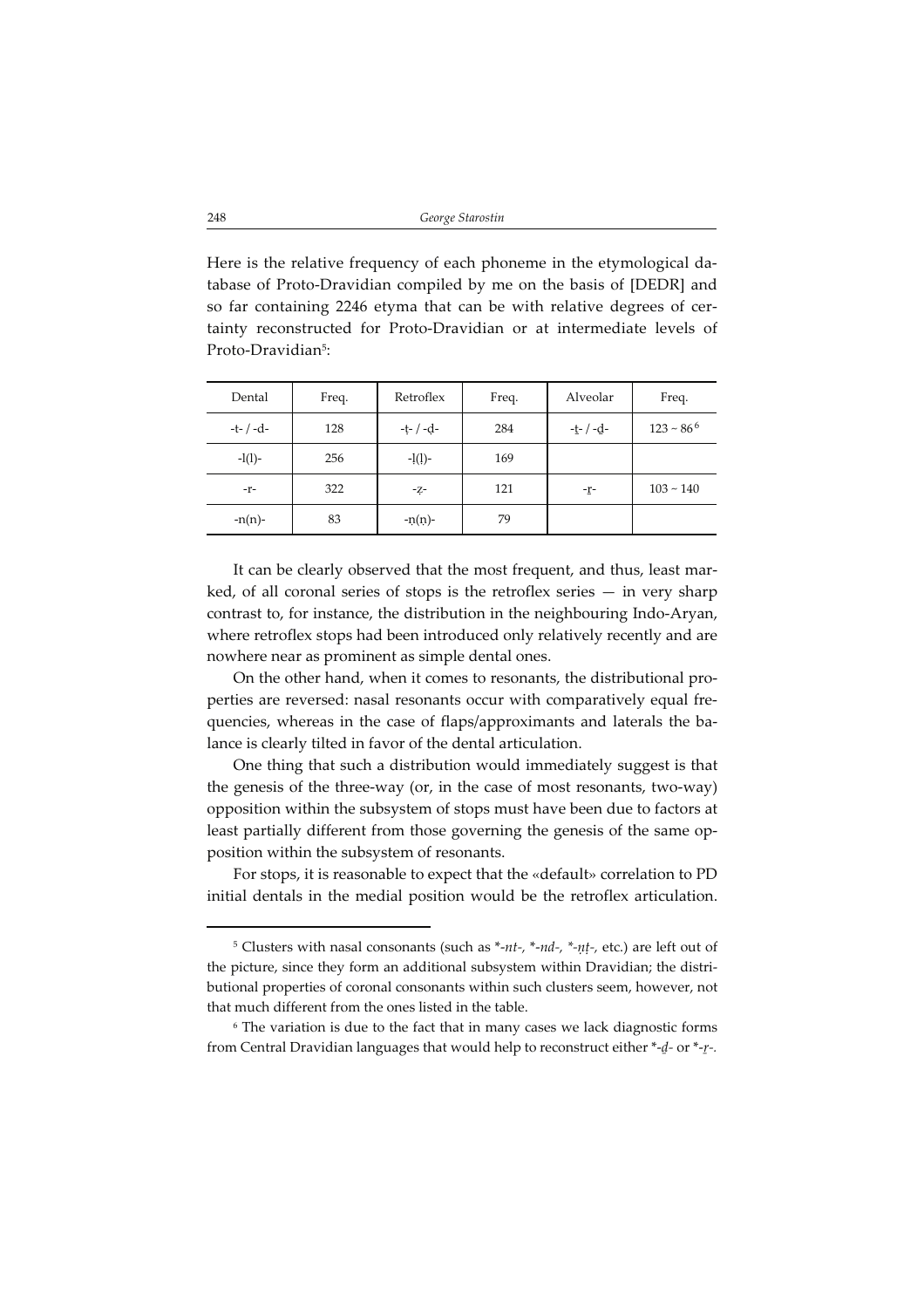As for medial dentals, their emergence (or, rather, preservation, since there is little reason to suspect that Proto-Nostratic contrasted dental articulation with retroflex) must have been governed by certain peculiarities of context that are, for the most part, undeterminable without bringing in elements of external comparison.

In the case of resonants, on the other hand, it is the retroflex varieties that we would expect to develop from something more highly marked in the ancestral language — such as relatively rare phonemes or phonetic variants in specified vocalic and/or consonantal contexts.

It is only the alveolar phonemes that seem to display comparatively the same distributional properties regardless of whether they fall into the stop or the resonant classes; in both cases they are the least frequently represented variety, and their emergence as separate phonemes, therefore, should be attributed to specific reflexation in particularly selective contexts in Proto-Nostratic.

## Previous treatments

The problem of Dravidian coronal consonants and their genesis has not escaped the attention of the principal authors and followers of the Nostratic theory. Yet the solutions offered so far have either been incomplete, inconclusive, or not confirmed by substantial amounts of evidence.

In his original list of correspondences between Nostratic languages [Illich-Svitych 1967: 322–323] V. M. Illich-Svitych made no attempts at establishing any distribution between Dravidian coronal consonants, either stops or resonants. However, already in the more expanded and detailed table of correspondences later published in the first volume of Illich-Svitych's Nostratic dictionary [Illich-Svitych 1971: 147–150] some attempts at explaining the origins of Dravidian diversity are made, most notably in the subsystem of resonants:

PD  $*$ -l- < PN $*$ -l- (= Altaic  $*$ -l-, Uralic  $*$ -l-); PD \*-r-, \*-r- < PN \*-r- (= Altaic \*-r-, Uralic \*-r-); PD  $*_{-n-}$  < PN  $*_{-n-}$  (= Altaic  $*_{-n-}$ , Uralic  $*_{-n-}$ );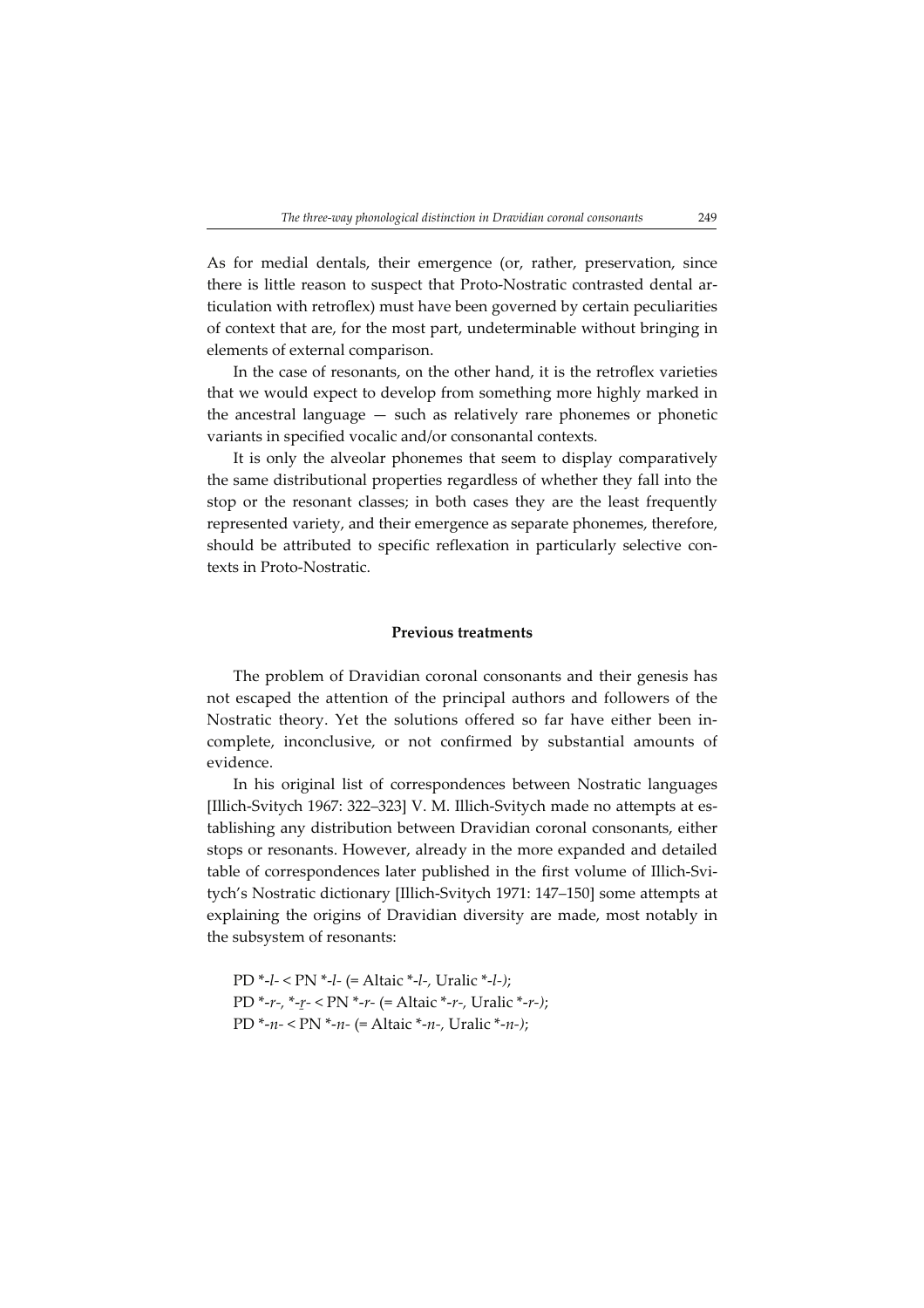PD \*-l- < PN \*-l- (= Altaic \*-l-, Uralic \*-l-) or < PN \*-l- (= Altaic \*-l-, Uralic  $\frac{*}{'}$ - $(i)$ :

PD \*-z- < PN \*- $\acute{r}$ - (= Altaic \*- $\acute{r}$ -, Uralic \*- $r$ -);

PD  $*_{-n-}$  < PN  $*_{-n-}$  (= Altaic  $*_{-n-}$ , Uralic  $*_{-n-}$ ).

The same table, as well as a more detailed description in V. A. Dybo's introduction to the dictionary [Dybo 1971: iii–iv], sets up the following distribution between PD \*-r- and \*-r-7: PN \*-r- > PD \*-r- before front vowels (e. g. PD  $* \bar{e}r$ - 'male' = Altaic  $\bar{e}r\bar{a}$  id., etc.), but > PD  $*$ - $r$ - before mid and back vowels (e. g. PD \*kar(a) 'thorn, spike' = Uralic kara id., etc.).

At the same time, no distribution whatsoever is offered for the bifurcation of PN dental stops: in every version of V. M. Illich-Svitych's phonetic tables their intervocal reflexes are always listed as PD  $*-t(t)$ -/ $*-t(t)$ -. Only once, in [Illich-Svitych 1968: 355], does the author briefly speculate on the possibility that «it is possible that the appearance of the independent retroflex phoneme  $-t(t)$ - was conditioned by certain vowels in the second syllable that became lost afterwards» [translation from Russian is  $mine - G. S.$ ]. This hypothesis, however, unlike the one described above, is not backed up by any examples.

A very similar model of development, also trying to explain Dravidian resonant bifurcation as reflecting elements of the original Nostratic phonology, yet leaving the stop bifurcation without any explanation, is espoused by A. Dolgopolsky, e. g. in the tables of correspondences in [Dolgopolsky 1998: 102–105], as well as in his so far unpublished major etymological dictionary of Nostratic.

In his «competing» version of Proto-Nostratic phonology, A. Bomhard accepts the idea that Dravidian retroflex resonants are generally to be correlated with palatal resonants in Uralic and Altaic, although he does not explicitly agree with Illich-Svitych & Dybo's explanation for the splitting of PN  $*$ - $r$ - into PD $*$ - $r$ - and  $*$ - $r$ - [Bomhard 2003: 207]. On the other hand, he does attempt to go one step further in the treatment of Dravidian retroflex

but:

<sup>7</sup> It should be kept in mind that none of the authors make any kind of distinction between the PD alveolar resonant  $*_T$  and alveolar stop  $*_d$ , treating all the occurrences of PD alveolars according to the rules they set up for Nostratic resonants and their reflexation in daughter languages.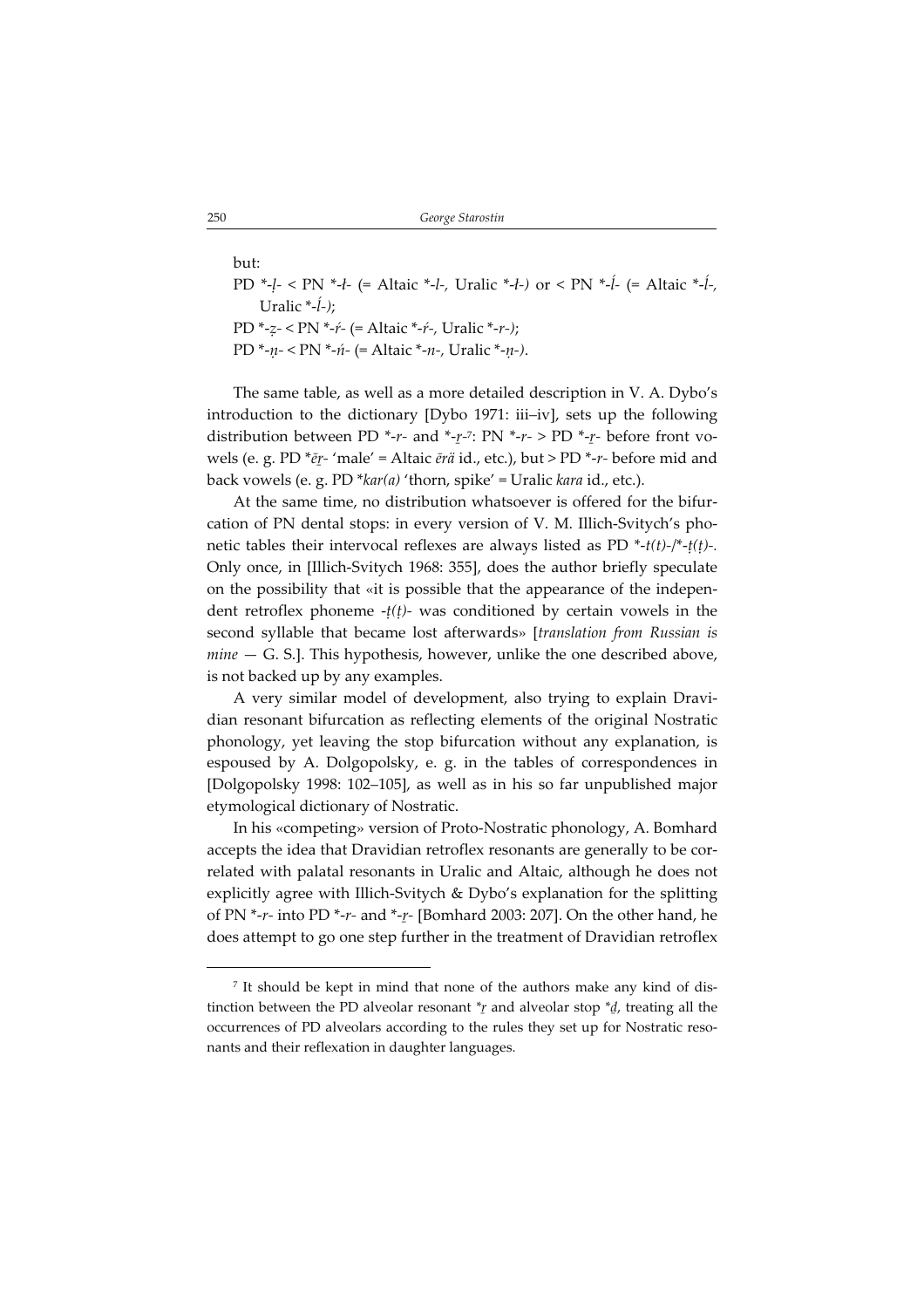vs. dental stops: in his latest system of correspondences, PD intervocal \*- $t(t)$ - is assumed to reflect PN voiced \*-d-, whereas PD \*- $(t)t$ - is indicated as a reflex of either PN voiceless  $*-t(h)$ - or glottalized  $*-t^2$ .

As I shall attempt to show below, some of these ideas can be corroborated by solid evidence, while others do not look defendable. The main shortcomings are, however, common for both approaches:

(a) while the idea that retroflex articulation in stops should be explained on a different basis from retroflex articulation in resonants is quite sound, it is not based directly on observing inner-Dravidian distribution peculiarities, leading to some contradictions;

(b) no distinction is made between alveolar stops and resonants, which is understandable given that the idea is essentially marginal, yet, as a result, some potentially important implications are missed;

(c) external comparison of Dravidian material is impeded by an unsatisfactory choice of cognates — in Illich-Svitych's case, simply because significant progress in Altaic and Uralic reconstruction has been achieved since the publication of his works; in Bomhard's case, due to his unnecessary «reshuffling» of Nostratic correspondences, based on theoretical assumptions rather than actual data.

Below I shall try to remedy at least some of these problems by proposing a scenario that would agree with both the internal facts of Dravidian and the state-of-the-art reconstructions for other branches of Nostratic, most importantly, Proto-Altaic.

## Word-medial stops (\*-t- / \*-t- / \*-t-)

### A. Word-medial retroflex  $(*-*t*-).$

It has already been observed above that out of three types of medial coronal stops in Dravidian, it is the retroflex ones that are the most frequent. Obviously, this does not tie in well with Bomhard's idea that they are descended exclusively from  $PN$  \*-d-, while the much less frequent

<sup>8</sup> Bomhard's reconstruction of PN stops, influenced by his reliance on the socalled «glottalic theory» of the origins of Indo-European consonantal system, is seriously different from Illich-Svitych/Dolgopolsky's models; for details, see [Bomhard 2007: 18–20, 222–223].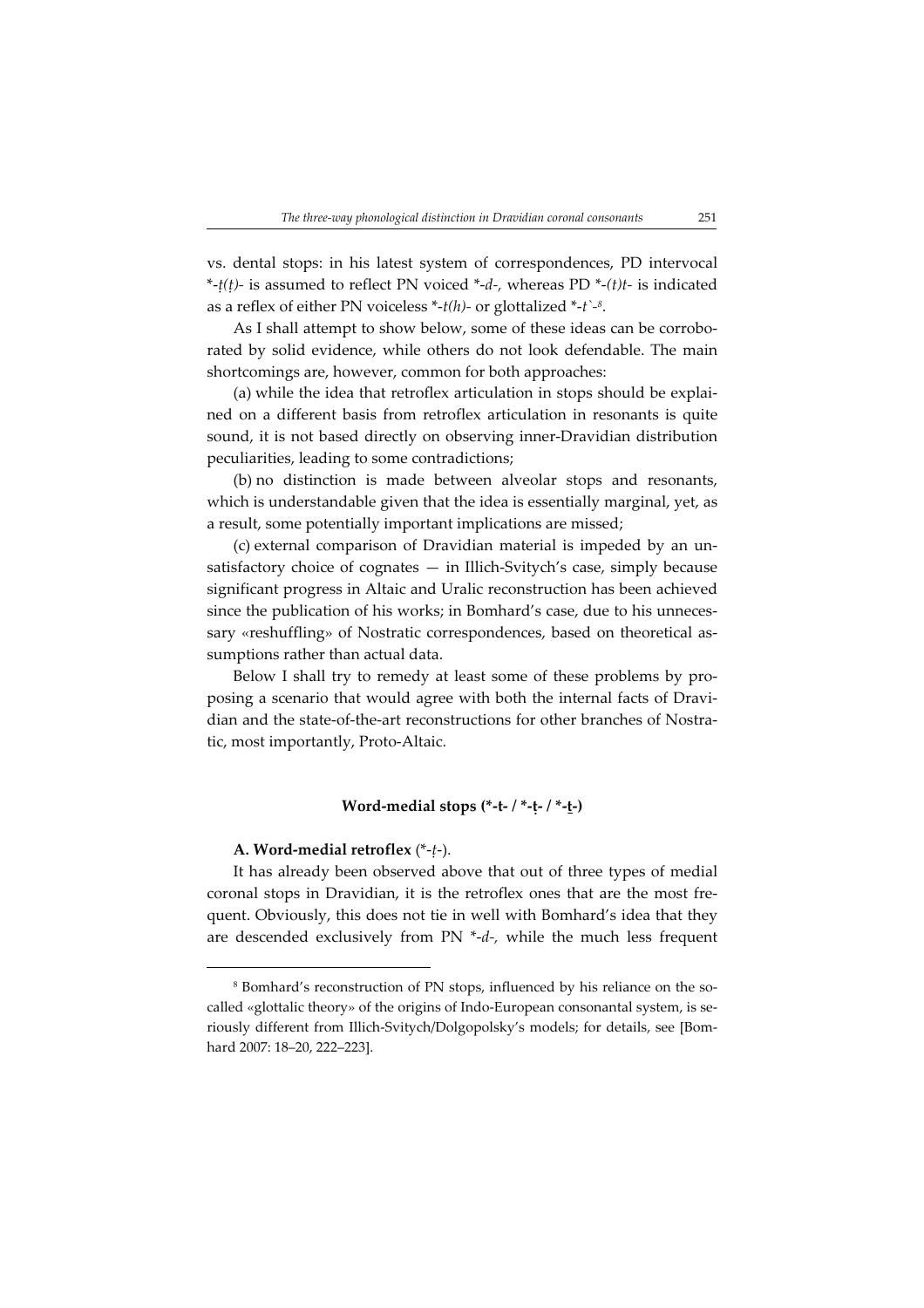dental stops reflect both PN  $*$ -t(h)- and PN  $*$ -t`- (in Bomhard's reconstruction of Nostratic). In addition, the phonetic mechanism behind such a change remains unclear. Finally, such a decision would weed out several solid and important Nostratic etymologies (such as  $*pata 'foot' > PIE * ped-,$ PD \*paḍ- 'instep' [Illich-Svitych 1967: 368]; in Bomhard's interpretation would be \*pat`V) without sufficient cause.

We will, therefore, assume that, parallel to the situation with other classes of stops, PD word-medial retroflex consonants can reflect any of the three types of PN dentals — voiced, voiceless, and glottalized; this should be considered the «default» reflexation of these consonants in Dravidian.

Dental and alveolar stops, on the other hand, deserve a special explanation. It can be noticed, in fact, that Illich-Svitych's original list of more than 600 Nostratic roots [Illich-Svitych 1967] contains less than a dozen examples on the original PD word-medial  $*-t(t)$ -, and even out of these, most cannot pretend to constitute «core» etymologies. This is most probably due to the fact that, in most situations where medial dental stops are encountered in PD, they do not go back to simple dentals in PN, but rather to something «less trivial».

Careful analysis of available data leads me to suggest the following hypothesis: PD word-medial dentals reflect contractions of original Nostratic clusters with dental consonants as the second element, most notably of the  $*$ - $RT$ - type, but possibly also  $*$ - $LT$ -. Evidence for that comes primarily from Indo-European, but also, occasionally, from Uralic and Altaic (which do not preserve these clusters nearly as well as Indo-European does). Cf.:

PD \*pīt- 'to fart' > Tel. pittu, Gon. pitt-, pīt-, Kon., Pen., Man. pīt-, Kui pīt-a, Kur. pīt-nā, Mlt. pīt-e (DEDR 4167); cf. PIE \*perd- id. > OI pard-ate, Gr. πέρδω, Slav. \*pьrdḗtī, etc. (WP II 49) < PN \*pirt-;

PD \*kat- 'to cut, cut down' > Kol. katk-, Pa. katt-, Kon. kat-, Kui kata, etc. (DEDR 1208), also PD \*kat-i 'knife' > Tam., Mal., Kan., Kod. katti, etc. (DEDR 1204); cf. PIE \*kert- 'to cut' > Hitt. kartai-, OI kárt-ati, kr-n-t-áti, Lith. kir-sti, also Tokh. B kertte 'sword', Av. karati 'knife', etc. (WP II 573);

PD \*kud- 'to jump, leap, move about, agitate' > Tam. kuti, Kan. gudi, Tel. kudupu, Kur. kudd-nā (DEDR 1705); cf. PIE \*(s)kred- ~ \*(s)kerd- 'to jump, dance' > OI kūrd-ati, Greek κόρδαξ 'a k. of dance', etc. (WP II 566);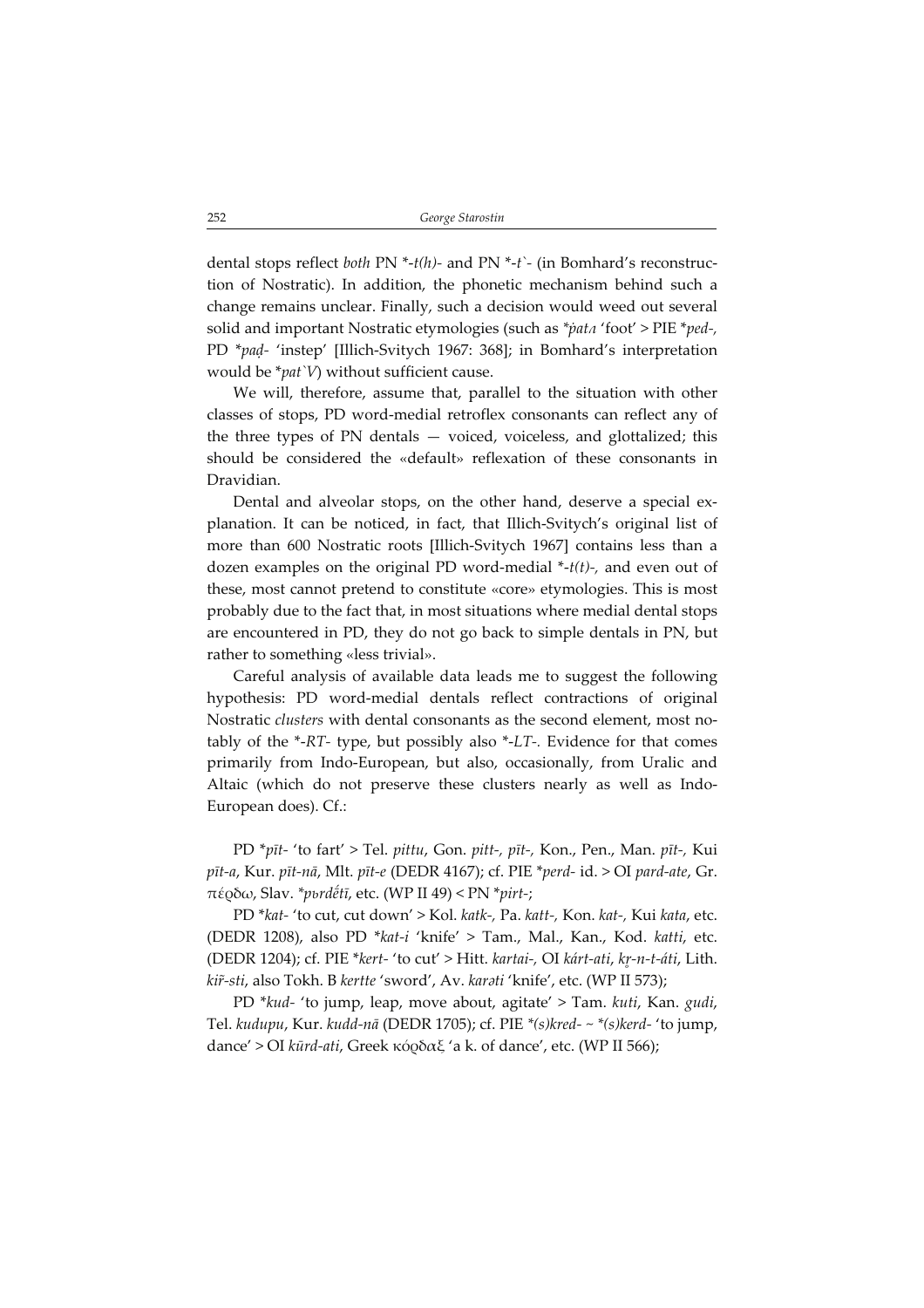PSD \*mad- 'marriage, wedding' > Kota madv 'Badaga wedding ceremony', Kan. mada, Tulu madụmè (DEDR 4694; here also Tam. vatuvai 'bride, wedding', with the  $v$ - due to contamination with OI  $v$ adh $\acute{u}$ -'bride'); cf. PIE \*mart-i- 'bride' > Lith. martì, Crimean Gothic marzus 'nuptiae' (in WP II 281 treated as a derivative from  $*$ *marī* 'young woman', which is not excluded, but cannot be proven either);

PD \*et- 'to lift up; to carry (child) on waist' > Kan., Tel. ettu, Kota et-, Kol., Kon., Pen., Man. et-, etc. (DEDR 796); cf. PA \*ērt`a > PT \*ārt- 'to load, carry on back', PM \*ači- id. (EDAL 519) < PN \*ert`a.

PD \*od- (\*ud-) 'to help, aid, assist' > Tam. utavu, Kota od-g-, Toda  $w_i\vartheta x$ -, Kan. odagu, Tulu odaguni, Tel. odavu (DEDR 609); cf. PU \*j $s$ rt3 'friend, comrade' > Udmurt jurt- 'to help', Zyrian jort 'comrade', etc. (Rédei  $108$ ) < PN  $*(i)$ ortV.

In all of these cases it is very hard to make any definite conclusions about whether the clusters in question are strictly part of the root or if they are located on the morphemic border, i. e. the resonant is part of the root and the dental stop represents an old derivative suffix. Internal analysis of the evidence, particularly in the Indo-European case, would rather suggest the latter (e. g. a root like PIE  $*(s)$ kred- ~  $*(s)$ kerd- would be traditionally judged as a "d-Erweiterung" from the basic root \*(s) ker-, etc.).

If so, this would both explain the relative paucity of good etymologies and suggest further ways of digging for evidence. The assumption that PD roots with the structure \*CVT- can be traced back to derived stems with the structure  $*CVr$ -T- (and possibly also  $*CVl$ -T-) can be verified on additional material from within Dravidian itself, since the proto-language could have well preserved some contrasting pairs like \*CVr- (\*CVl) / \*CVt- with similar meanings. In fact, some such evidence really exists; cf., for instance, the following pairs:

PD \*mel- 'soft, tender' (DEDR 5078) vs. PD \*met-/\*med- id. (DEDR 5070) (the former root finds a perfect parallel in PIE \*mel(a)- 'soft, weak, tender', whereas for the latter it is interesting to compare IE forms like OI mrdú- 'soft' < \*mel-d-; WP II 284);

PD \*mud- ~ \*mūt- 'old, ancient' (DEDR 4954) vs. PD \*mur- 'mature, old, ancient' (DEDR 4969) (for the former cf., e. g., PA \*miara 'male; mature', EDAL 923);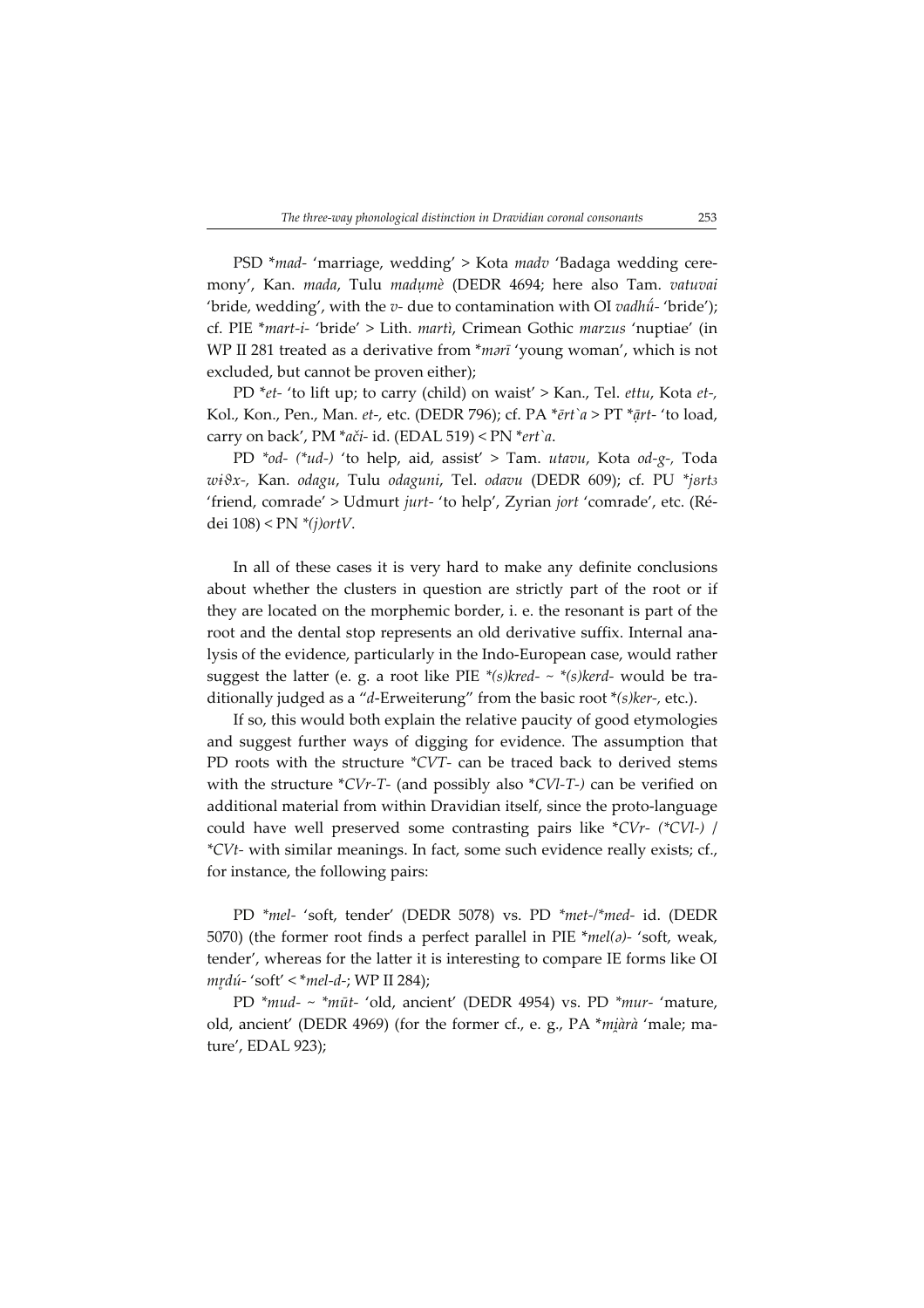PD \*kut- 'throat, neck' (DEDR 1718) vs. SDR \*kUr-al- 'throat, neck, voice, sound' (DEDR 1774); if the underlying root for both forms is \*kur-, it is natural to compare it with PIE  $^*g^w$ erų- 'throat, neck' (WP I 682) and Uralic \*kurk(k)V 'throat' (Rédei 676);

PD \*vit- 'to sow' (DEDR 5401) vs. Tam. virai 'to sow', Mal. vira 'seed of herbs' (DEDR 5418) (cf., with slightly different semantics, PIE \*uerdh- 'to grow' (WP I 289); the simple root may be seen in PA  $*u$ ro 'to grow' (EDAL 1504);

PD \*ūd- 'to blow' (DEDR 741) vs. PD \*ūr- id. (DEDR 751).

Let us now analyze the contradicting evidence, i. e. cases where Dravidian word-medial dental stops seem to correspond to simple dental stops in other Nostratic languages with no signs of simplified consonant clusters whatsoever. Cf. the following cases:

PD \*vadar- 'to chat, prattle' > Tam. vataru, Kan. odaru, Tel. vadaru (DEDR 5244); cf. PIE  $*(a)$ ued- 'to speak' (WP I 251) [Illich-Svitych 1967: 336];

PD \*ped(y)ar 'name' > Tam. peyar, piyar, Kan. pesar, Kod. peda, Tel. pēru, Par., Gad. pidir, etc. (DEDR 4410); cf. PA \*p'ɛ̃t[e] id. (EDAL 1140).

All of these etymologies share one thing in common: the Dravidian stems involved all have the shape of \*CVTVR. Once we analyze this data together with the remaining stems of the same shape (including even those that do not have any external etymologies), it becomes evident that in such stems we almost never encounter any coronal consonants except for dental ones, e. g. in Tamil we have  $\textit{vatar}(u)$ , kutir, catur, kataz, etc., but not \*vaṭar̯(u), \*kuṭir, \*car̯ur, \*kar̯aẓ. In fact, alveolar consonants are strictly prohibited in this position, and retroflex ones are met very sporadically and can probably be explained away as secondary formations.

This important element of distribution demands a correction to the rule formulated above: Nostratic word-medial dental stops are reflected as PD retroflex stops except in triconsonantal stems with the third resonant, in which case they are preserved as dentals.

It can thus be seen that in all cases, dental articulation of medial coronals in PD is caused by neighbouring resonants. The interesting thing about this phenomenon is that it cannot be qualified as assimilation: den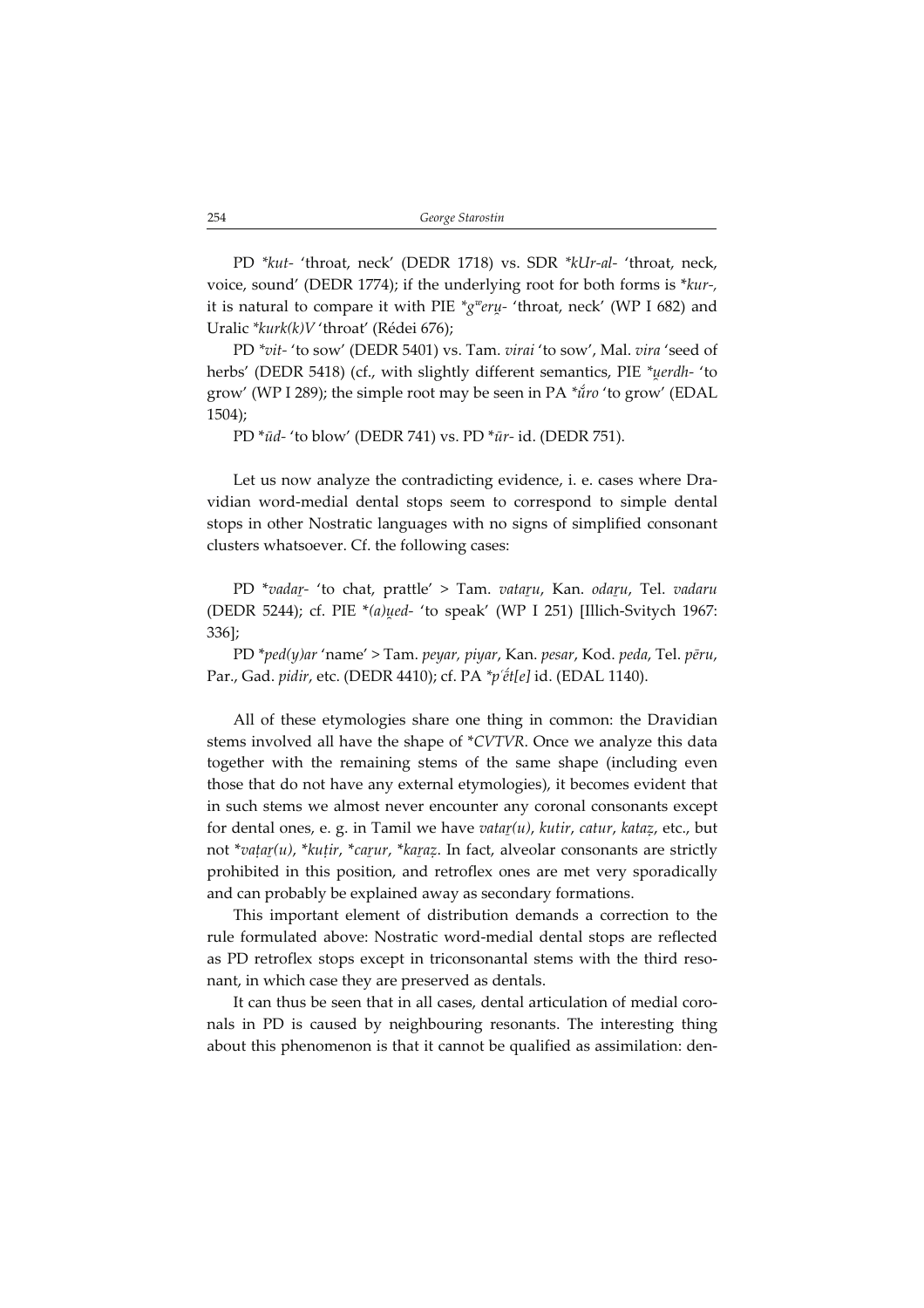tal articulation is «triggered» by both dental resonants  $(-l-, -r-)$  as well as retroflex ones (-z-). The rule should, overall, be perceived as a ban on the co-existence of a retroflex stop and a non-nasal resonant within one root.

A notable exception from the rule is one of the common kinship terms in Dravidian languages: Tam. attan 'father', attai 'father's sister', Kan. atte, atti 'mother-in-law', Tulu attè 'aunt, mother-in-law', Kui ata 'grandmother', Kuwi atta 'aunt', etc. (DEDR 142). This root should certainly be compared with PIE \*at(t)a 'father' (WP I 44) and PA \* $\acute{e}t\grave{e}$  'elder relative' (EDAL 523) and, as such, we should probably expect PD  $*at(t)$ - rather than  $*at(t)$ . But since the root is expressive, irregular preservation of a wordmedial dental can be postulated as a valid hypothesis. It is also not excluded that most or all of the Dravidian forms have been influenced by, or even directly reborrowed from, Indo-Aryan.

From an Indo-Europeanist's point of view, the suggested hypothesis may look somewhat incredible. Indeed, if we take Indo-Aryan as a point of reference, it is a well-established fact that in that family it is exactly the retroflex series of consonants that has arisen from contractions of dentals with the resonant  $-r$ - or from the latter's neighbouring influence on the former, e. g. kaṭa- 'straw mat' < IE \*kort-, etc. Other languages are also known where the appearance of retroflex consonants is linked to clusters with  $-r$ -, e. g. Middle Chinese [Baxter 1992: 178].

All such cases, however, are already evidently different from the Dravidian situation, in that retroflex consonants in all these languages are «marginal» and fairly rare compared to their unmarked dental correlates; trying to apply the same principle to Dravidian would imminently result in an «oversaturation» of Pre-Proto-Dravidian with unwarranted clusters, not to mention that such a scenario would not at all agree with external evidence. But even relatively recent phonetic developments in individual Dravidian subgroups or languages show that simple dental  $-r$ -, unlike its retroflex counterpart -z-, can occasionally help neighbouring dental stops preserve their dental articulation rather than lose it: where Proto-Dravidian sequences such as  $*$ - $rVT$ - happen to contract, they regularly become standard or geminated dentals, e. g.:

PDR \*erud- 'bullock' > Tamil erutu, but Kannada ettu, eddu, Telugu eddu (although Kannada also has eztu; DEDR 815);

PDR \*marud- 'the sāj tree' > Tamil marutu, but Kannada matti, maddi, mazti, Telugu maddi; DEDR 4718).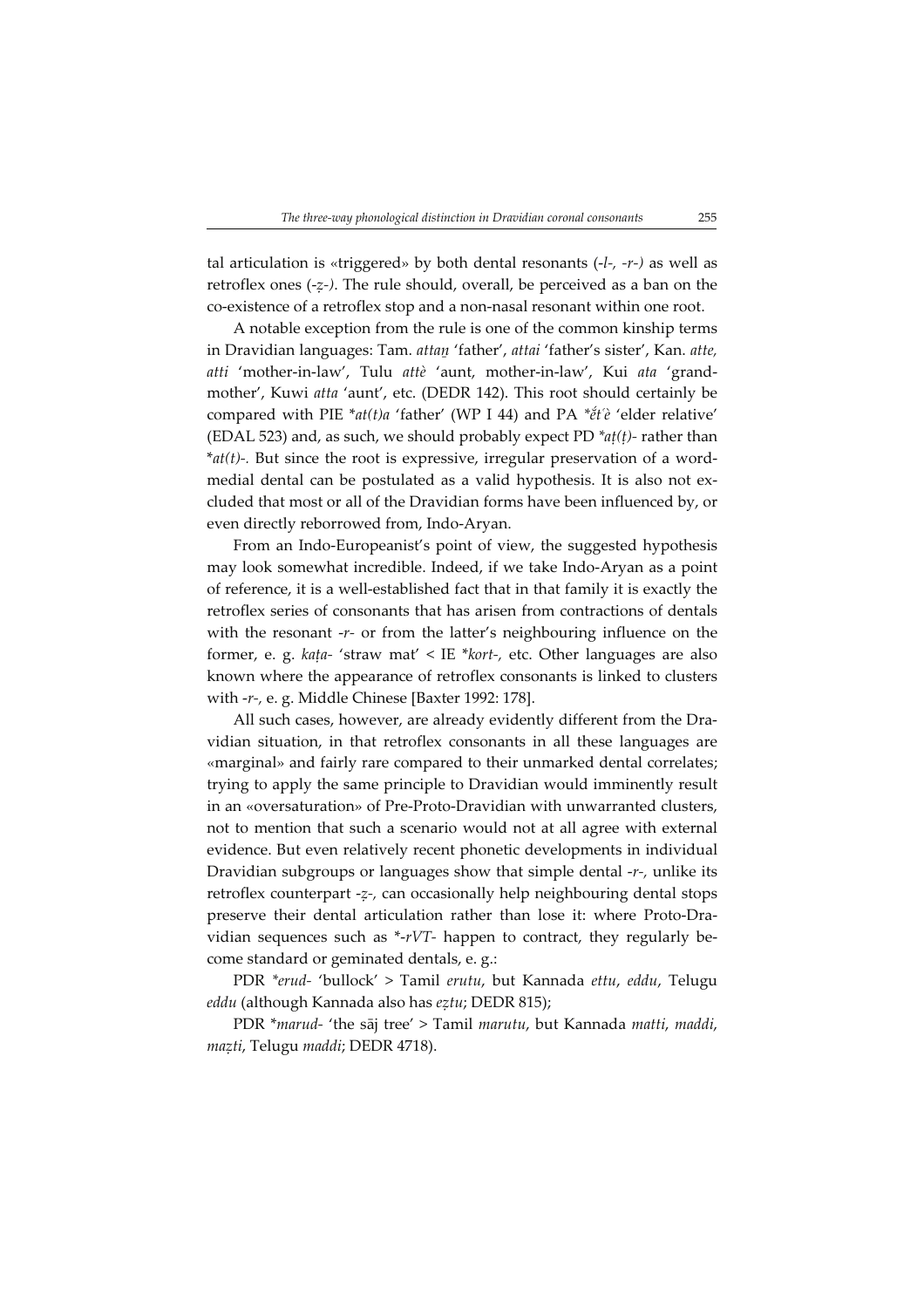## B. Word-medial alveolar  $(*-t-)$ .

It has already been mentioned above that a special phoneme  $*_{-t}$ , phonologically distinct from \*-*r*-, is not traditionally reconstructed for Proto-Dravidian, and, likewise, in the original Nostratic reconstruction of Illich-Svitych all instances of  $*_{-t}$ - and  $*_{-t}$ - were treated in the same way  $-$  according to Illich-Svitych, all of them reflected Proto-Nostratic \*-r- in the position before front vowels. Since the revised reconstruction differentiates between PD  $*_{-t}$ - and PD  $*_{-t}$ -, it is only natural that they should have different prototypes in Nostratic, with the former reflecting an original stop and the latter going back to an original resonant.

Regarding PD  $*_{t-1}$ , at the present time the most realistic hypothesis seems to be Illich-Svitych's old suggestion that traced Dravidian wordmedial alveolars to Nostratic resonants before front vowels; only in this case,  $*_{-t}$ - (as well as its more frequent voiced counterpart  $*_{-d}$ -) should be traced back to Nostratic dental stops before front vowels. Cf. the following potentially corroborative evidence (only the best examples are given):

PD \*yēd- 'water' (DEDR 5159; medial \*-d- is based on Parji per-ed 'river', Pengo ēz 'water', etc.) vs. Uralic \*wete id. The root also has wellknown parallels in Indo-European and possible cognates in other branches, but it is the Uralic form that is always unequivocally reconstructed with a front vowel in the second syllable and therefore diagnostic. On the correspondence «PD  $*_y$ -: Nostratic  $*_x$ -» see [Starostin 2000a].

PD \*idV- ~ \*edV- 'meat; to eat meat' (DEDR 529; medial \*-d- is based on Pengo ǯey < \*eḏ-ai 'flesh') vs. Altaic \*ite or \*eti (EDAL 594) 'to eat'. Also, most probably, the same root as PIE \*ed- 'to eat'.

PD \*edai ~ \*erai 'lord, ruler, husband' (DEDR 527; diagnostic data for the medial consonant are missing, but it was an alveolar consonant in any case) vs. Altaic \*edV 'host, husband' (EDAL 493); the final vowel is not specified in EDAL, but it must have by all means been a front one, cf. the intermediate reconstructions: Turkic \*Edi, Mongolian \*eǯen, Tungus-Manchu \*edī.

## Word-medial resonants (\*-r- / \*-z- / \*-r-; \*-l- / \*-l-)

A. Medial retroflex resonants  $(*-z-, *-1-)$ .

Here, I believe, it is reasonable to resuscitate the old idea that Dravidian retroflex resonants can be correlated with the «palatal»  $*_{r_1}$  and  $*_{l_1}$  of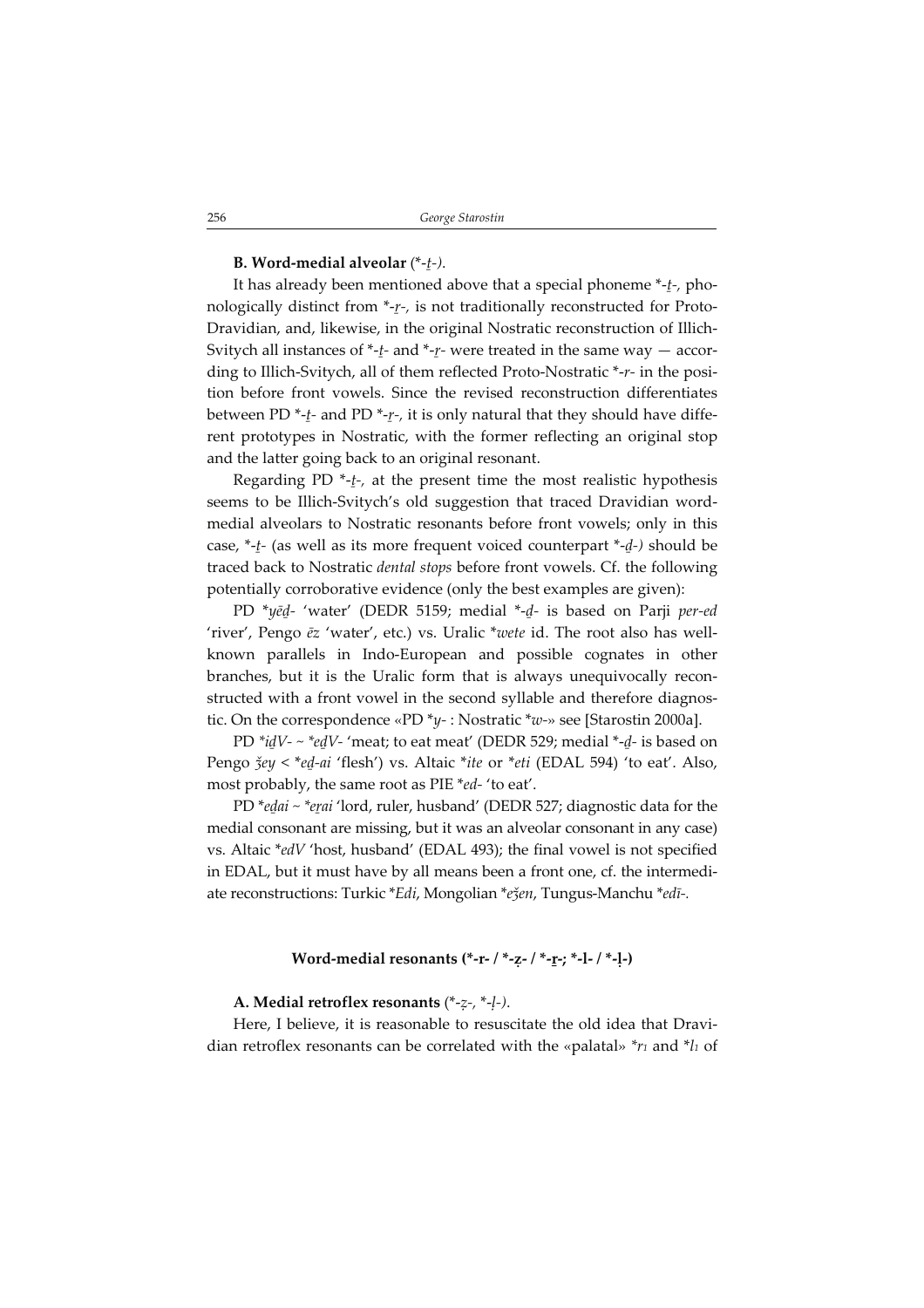Proto-Altaic. The following comparisons, quite strong from both the phonetic and the semantic side, show that such a correlation is promising:

PD \*koz(u)v- 'fat (n.)' (DEDR 2146) vs. Altaic \*k $\tilde{i}$ a *fme* 'fat (n.)' (EDAL 800); \*-*ŕ*- in Altaic is reconstructed because of Turkic \*Kiaŕi 'inner fat'. The match is particularly impressive because of a labial consonant following the medial resonant in both proto-languages (in Altaic cf. Mongolic \*karbin 'inner fat, placenta').

PD  $*īz(i)$ - 'to drag' (DEDR 504) vs. Altaic  $*ifiv$  'trace, furrow' (EDAL 592); Altaic - ŕ - reconstructed based on Turkic \* $\tilde{i}$ r / \* $\tilde{i}$ r id.

PD \*pōz- 'to cleave, split' (DEDR 4599) vs. Altaic \*p' $\tilde{u}$ *iti* 'to crush'  $(EDAL 1189)$  > Turkic \* $ii$ ŕ- 'break, tear', etc.

PD \*ēḷ- 'wisdom' (DEDR 912; a Kui-Brahui isogloss, but its presence in Brahui makes the PD status of the root quite probable) vs. Altaic \*ăĺi 'knowledge, fame' (EDAL 293; Altaic -*l*- is based on Turkic \**elit*- 'to hear'; for semantics cf. Tungus-Manchu \*ala- 'to teach, explain', Korean \*ār- 'to know').

PD \*kul- 'cool' (DEDR 1834; reconstructed with absolute certainty on the South Dravidian level) vs. Altaic \*koli 'to freeze' (EDAL 716; Altaic -lbased on Turkic \*Köĺ- id.

PD \*pol- 'hole; to bore, perforate' (DEDR 4560) vs. Altaic \*p' $\tilde{u}$ li (EDAL 1184) > Turkic \*üĺ- 'to perforate, drill', Tungus-Manchu \*pule 'to open up'.

On the other hand, the best Nostratic etymologies involving Altaic items with simple \*-l- and \*-r- also seem to involve simple Dravidian \*-land  $*$ - $r$ -, respectively, e. g.:

PD \*mara(n)- 'tree' (DEDR 4711) vs. Altaic \*mūro id. (EDAL 956);

PD \*mūr- 'mature' (DEDR 4969) vs. Altaic \*miàrà id. (EDAL 923);

PD \*per- 'a kind of bee' (DEDR 4412; sometimes contaminated with PD *\*per-'big'*, but there is sufficient evidence to distinguish between the two roots on the PD level) vs. Altaic  $\check{p}$ 'ḗra id. (EDAL 1135);

PD \*pal 'tooth' (DEDR 3986) vs. Altaic \*pala id. (EDAL 1075), etc.

B. Medial alveolar resonants  $(*-r-)$ .

It would seem reasonable that, if the distinction between dental and alveolar stops in PD were dependent on an old following vowel, the same dependence could be responsible for the splitting of original  $*_{-r}$  into den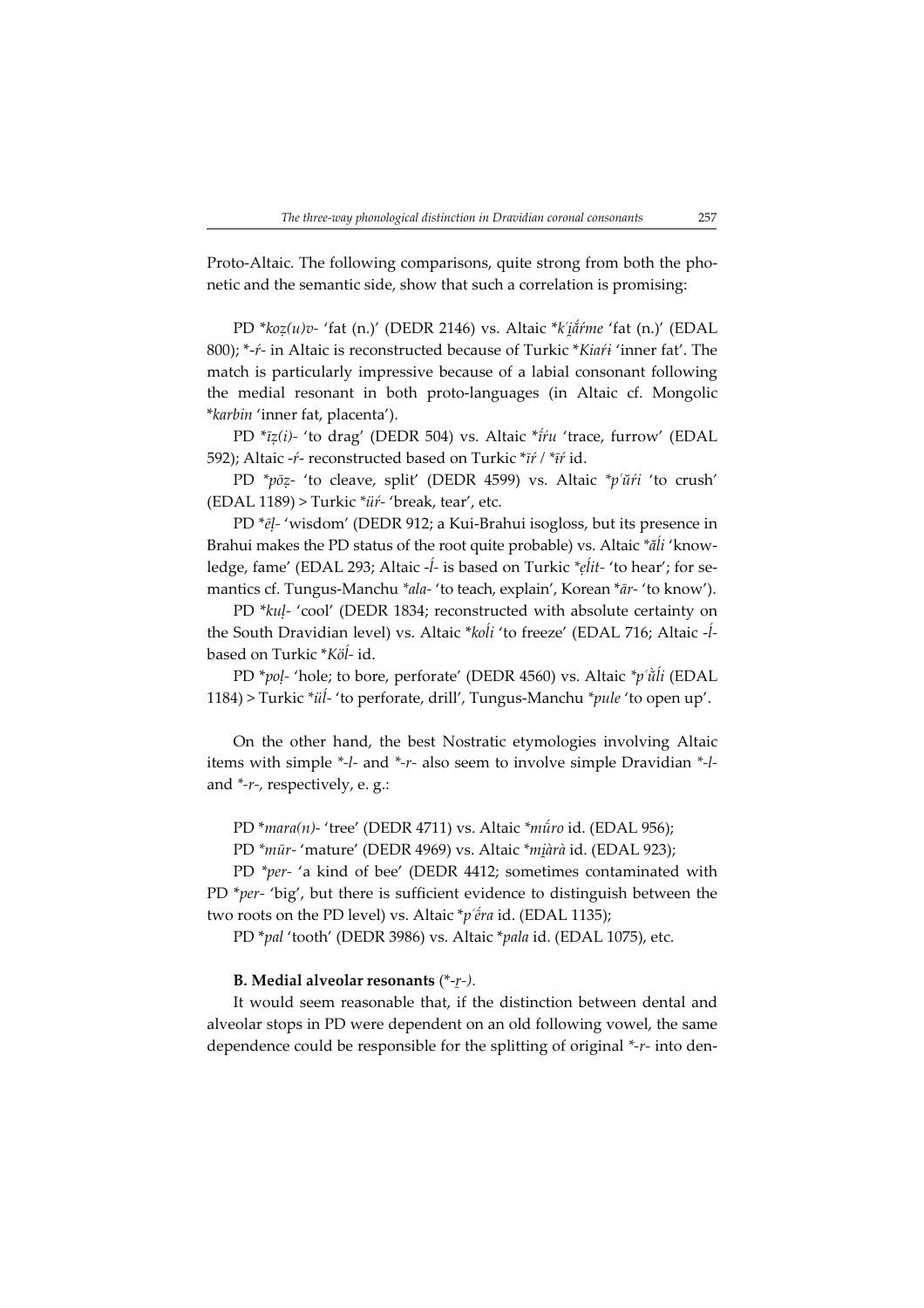tal  $*$ - $r$ - and alveolar  $*$ - $r$ -. And indeed, some of the best examples involving PD  $*$ - $r$ - show Altaic parallels with front vocalism in the second syllable, cf.:

PD \*gor- 'deer' (DEDR 2165) vs. Altaic \*gúri or \*gúre 'game, deer' (EDAL 574);

PD  $*q\bar{i}r$ - 'line, to draw lines' (DEDR 1623) vs. Altaic  $*q\tilde{e}r\tilde{e}(bV)$  'word, name, witness' (EDAL 541; for semantics, cf. also IE \*gerbh- 'to scratch, to make notches');

PD \*dor- 'to come near; to resemble' (DEDR 3535) vs. Altaic \*dōre 'to go, walk, approach' (EDAL 482);

PD \*pir - 'to tremble, be cowardly' (DEDR 4200) vs. Altaic \*p uri 'to shake' (EDAL 1188).

On the other hand, there seem to be exceptions to this rule, with simple Altaic  $*$ - $r$ - before front vowels corresponding to Dravidian  $*$ - $r$ -, e. g. PD \*verVg- 'wild cat' (DEDR 5490) vs. Altaic \*bire 'predator (wolf, bear, tiger)' (EDAL 343); PD \*pōr- 'to cover, wrap' (DEDR 4590) vs. Altaic \*būri 'to cover, shade' (EDAL 385), etc. There is not enough of them to completely abandon the hypothesis, yet it is not clear how these exceptions are to be treated — should they be rejected as look-alikes rather than reliable etymologies, or perhaps the «front vowel rule» itself should be modified and restricted to only some front vowels, with the Altaic reconstructions to be double-checked and revised (final-syllable vocalism reconstruction in Altaic is still a serious problem in many cases).

## Conclusion

All of the above considerations have to be treated as guidelines rather than conclusive evidence. In order to present them as such, a much larger corpus of etymologies is necessary, with particular attention paid to peculiarities of Altaic and Uralic reconstructions, which seem to be particularly diagnostic here.

One thing, nevertheless, is certain: no subsequent work on Nostratic that incorporates Dravidian evidence can any longer ignore, or downplay the issue of «trifurcation» of the original dental consonants in this family. Not only does this downplaying affect the reliability of the supposedly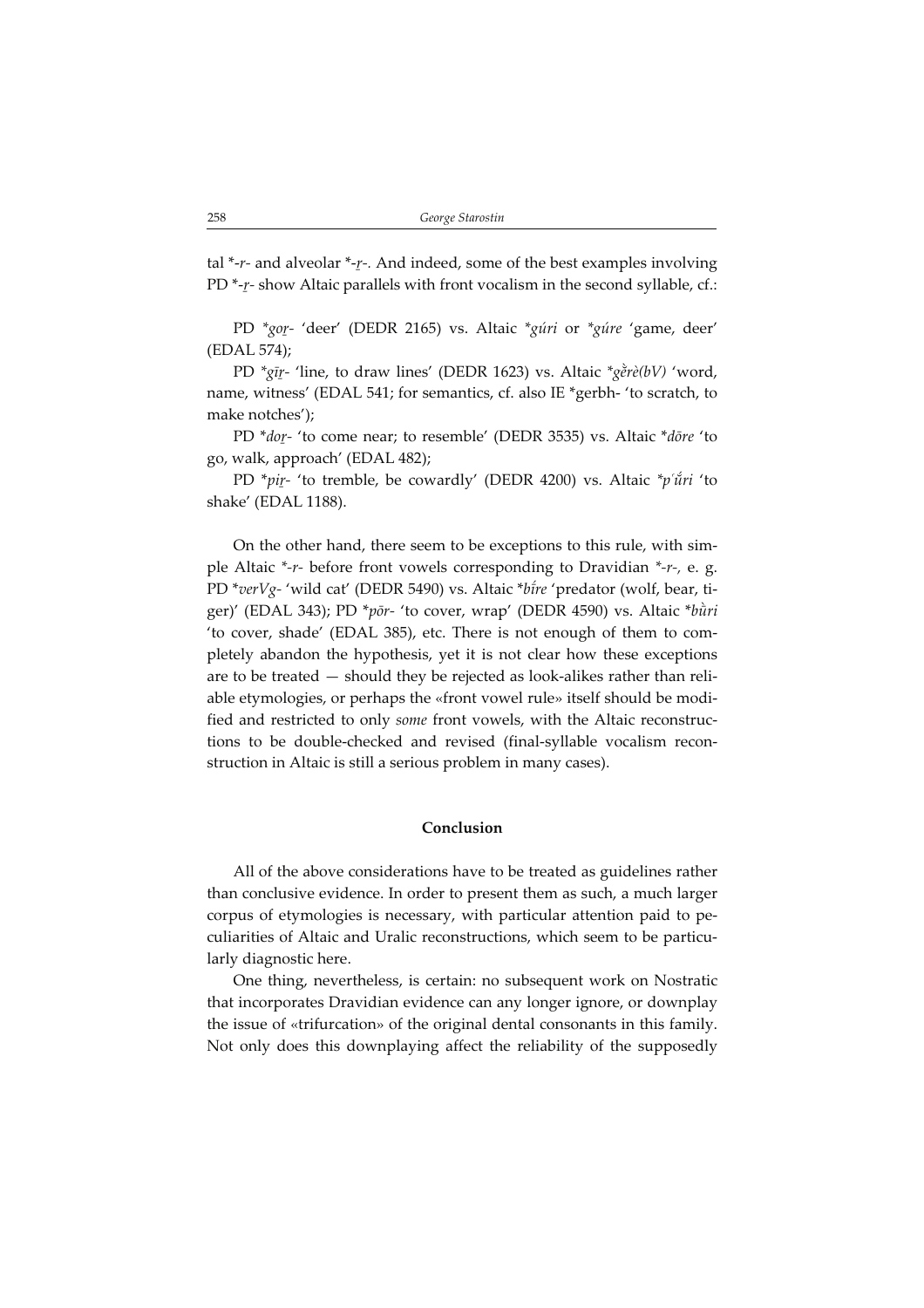regular correspondences between subgroups of Nostratic in a negative way, but failure to resolve this problem properly deprives researchers of a valuable chance to show how research on the Nostratic macro-scale can shed valuable light on internal problems of Dravidian and other Nostratic subbranches, hitherto unresolvable by the methods of internal-only reconstruction. I believe that the presented paper, through a combination of previous research by Nostraticists and some of my own suggestions, establishes a reasonable path towards such a resolution, to be further confirmed with new evidence or, perhaps, rejected if evidence in favour of a better solution comes along.

#### References

Baxter 1992 - W. Baxter. A Handbook of Old Chinese Phonology. Mouton de Gruyter.

- Blažek 2006 V. Blažek. Was there an Australian substratum in Dravidian? // Mother Tongue, vol. 11, pp. 275–294.
- Bomhard 2003 A. Bomhard. Reconstructing Proto-Nostratic Comparative Phonology, Morphology, and Vocabulary. Signum Desktop Publishing, Charleston.
- Bomhard 2007 A. Bomhard. The Glottalic Theory of Proto-Indo-European Consonantism and its Implications for Nostratic Sound Correspondences // Mother Tongue, vol. 12, pp. 1–63.
- DEDR T. Burrow, M. B. Emeneau. A Dravidian etymological dictionary (2nd edition). Oxford, 1984.
- Dixon 2002 R. M. W. Dixon. Australian Languages, their Nature and Development. Cambridge University Press.
- Dolgopolsky 1998 A. Dolgopolsky. The Nostratic Macrofamily and Linguistic Paleontology. Cambridge: McDonald Institute for Archaeological Research.
- Dybo 1971 V. A. Dybo. От редактора. // Illich-Svitych 1971, стр. I–XXXVI.
- EDAL S. A. Starostin, A. V. Dybo, O. A. Mudrak. Etymological Dictionary of the Altaic Languages. Brill, 2003.
- Emeneau 1963 M. B. Emeneau. Sketch of Dravidian comparative phonology. Berkeley.
- Illich-Svitych 1967 В. М. Иллич-Свитыч. Материалы к сравнительному словарю ностратических языков. // Этимология 1965. М., изд. "Наука", стр. 321–374.
- Illich-Svitych 1968 В. М. Иллич-Свитыч. Соответствия смычных в ностратических языках. // Этимология 1966. М., изд. "Наука", стр. 304–355.
- Illich-Svitych 1971 В. М. Иллич-Свитыч. Опыт сравнения ностратических языков (семито-хамитский, картвельский, индоевропейский, уральский, дравидийский, алтайский). Сравнительный словарь. Т. 1. М., изд. "Наука", 1971.